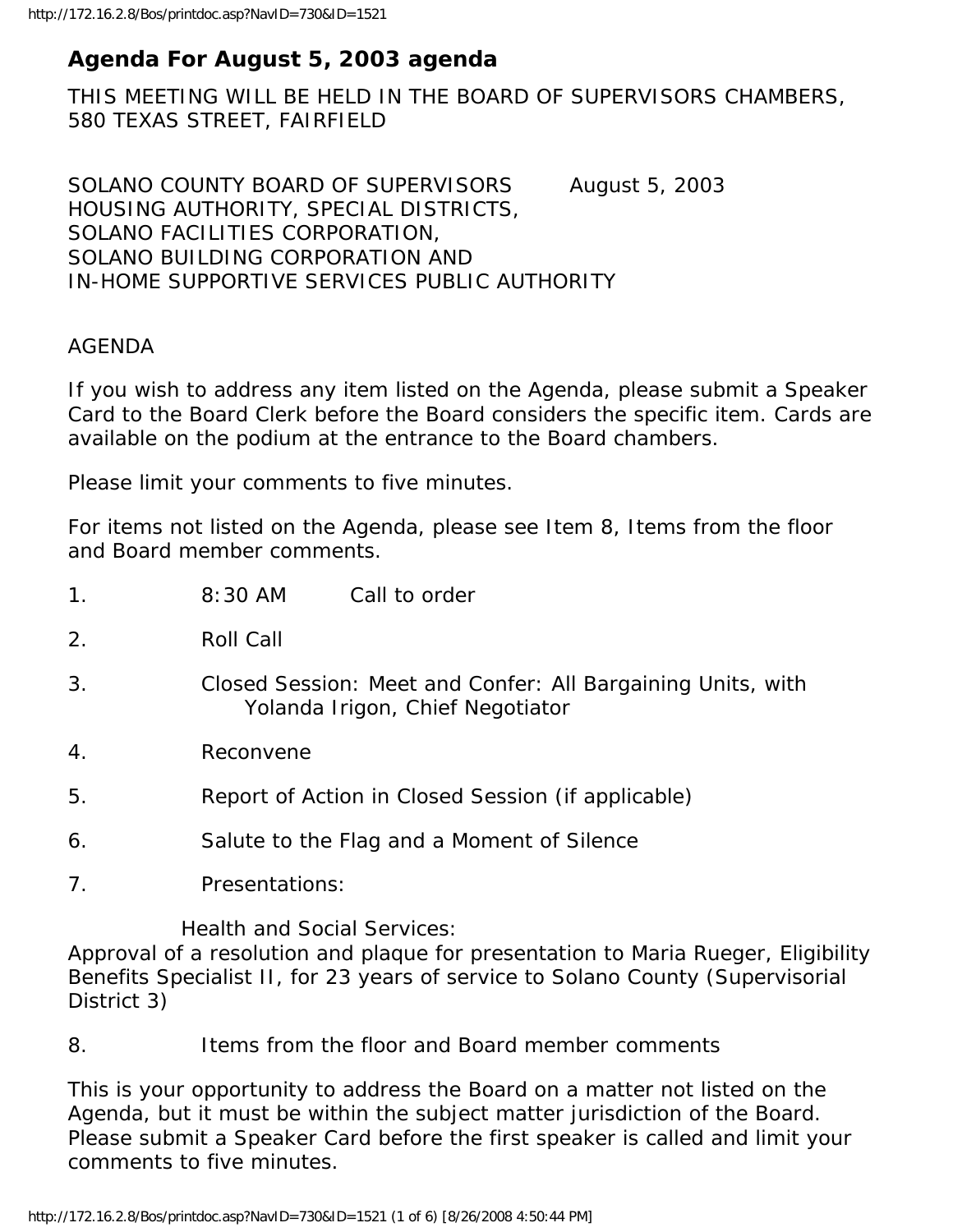- 9. Additions to or Deletions from the Agenda
- 10. Public Comment on Consent Calendar

 Each speaker shall have 5 minutes to address any or all items on the Consent Calendar.

- 11. Approval of the Agenda
- 12. Approval of Consent Calendar

 The Board considers all matters listed under the Consent Calendar to be routine and will adopt them in one motion. There will be no discussion on these items before the Board votes on the motion unless Board members request specific items be discussed and/or removed from the Consent Calendar.

# CONSENT CALENDAR

## GENERAL GOVERNMENT

13. Clerk of the Board of Supervisors:

 Approval of Minutes: Board of Supervisors June 24, 2003; Budget Hearings June 30, 2003, July 1, 2003, and July 2, 2003; Board of Supervisors Special Meeting July 8, 2003

14. County Administrator's Office:

A) Adoption of a resolution amending the Allocation List, Office of Family Violence Prevention, to add 1.0 FTE Volunteer Coordinator, for the Court Appointed Special Advocate (CASA) program (Limited Term to June 30, 2005 – fully federally funded)

B) Approval of a Public Facilities Fees Contingency transfer in the amount of \$374,910 to allow for payment of FY2002/03 fees to the Vacaville Unified School District Library District (VUSDLD) (4/5 vote required); approval of Unanticipated Revenue in the amount of \$300,000 for the FY2003/04 payment of fees to VUSDLD (4/5 vote required)

15. County Counsel:

 Approve raising the annual threshold budget amount to \$60,000 for a five-year audit; authorize a five year audit for Reclamation District #2084

16. General Services:

 A) Adoption of a resolution amending the Allocation List to delete 1.0 FTE Custodian and add 1.0 FTE Custodial Supervisor (estimated annual cost of \$9,500 for FY03/04 will be absorbed within departmental budget)

 B) Accept a \$7,000 contribution from the Solano County Water Agency for startup of a Water Ways Education Program at Lake Solano Park;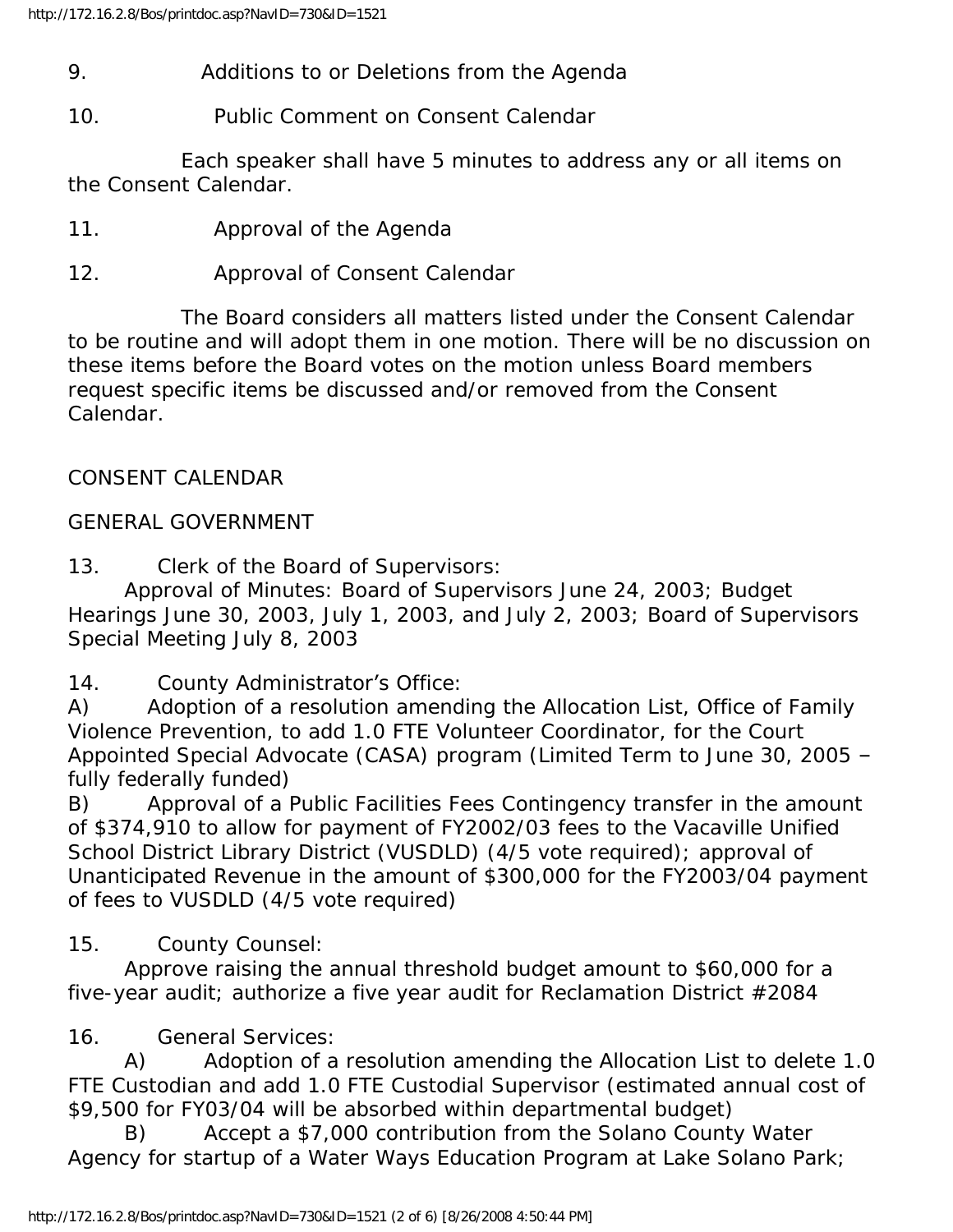approval of an appropriation transfer from Unanticipated Revenue in the amount of \$7,000 (4/5 vote required)

17. Human Resources:

 A) Adoption of a resolution to provide dental and vision coverage under Solano County's Dental and Vision Plans to Domestic Partners as defined by Family Code Section 297 (minimal financial impact)

 B) Adoption of a resolution amending the Memorandum of Understanding with Public Employees Union, Local One, representing Unit 16, Mid-Management, to provide 2.5% longevity compensation after twenty-five years of service with the County (\$3,441 cost for FY2003/04)

18. Registrar of Voters:

 Approval to consolidate cities with the schools and special districts for the November 4, 2003 Consolidated Districts Election

### HEALTH AND SOCIAL SERVICES

19. Health and Social Services:

 A) Approval of a Certification Against Supplanting for the Public Health Preparedness and Response to Bioterrorism Progress Report, approved by the Board of Supervisors on December 10, 2002

 B) Approval of an appropriation transfer of Unanticipated Revenue in the amount of \$57,000 to appropriate Federal revenue to fund the Child Welfare Services Redesign Project (4/5 vote required) (no County Cost)

 C) Adoption of a resolution approving the submission of a grant application to the State in an amount of up to \$150,000 per year for five years to implement a program for the prevention of teen and young adult pregnancy; authorize the Chairman to sign the resulting agreement (no Net County Cost)

CRIMINAL JUSTICE: None

### LAND USE/TRANSPORTATION

20. Transportation:

 Accept a grant in the amount of \$610,000 from the Federal Aviation Administration for completion of Phase 2 of the Taxiway Widening/ Realignment project at the Nut Tree Airport; authorize the Director of Transportation to sign the grant agreement (no General Fund impact)

**OTHER** 

SPECIAL DISTRICTS GOVERNED BY THE BOARD OF SUPERVISORS:

Rural North Vacaville Water District

21. Transportation:

Adoption of a resolution amending Assessments No. 1-63, No. 1-113, 1-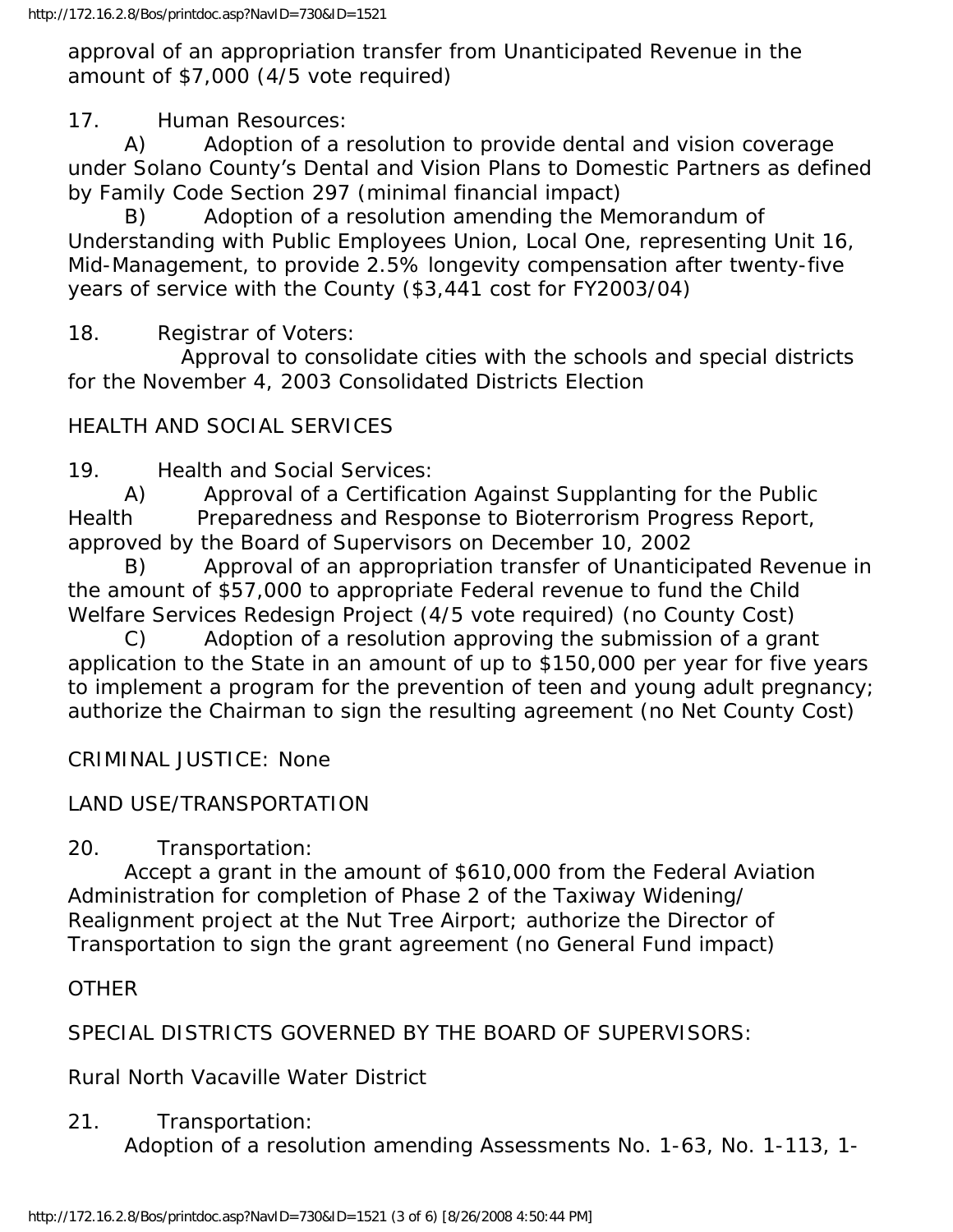114, and No. 1-356 under the Rural North Vacaville Water District Assessment District No. 1

### SCHEDULED CALENDAR

22. Rescheduled Consent Items: (Items pulled from Consent Calendar above)

- $(A)$   $E)$
- $(B)$  F)
- $(C)$   $G)$
- $D)$  H)

GENERAL GOVERNMENT

23. County Administrator:

 Consider adoption of recommendations by the ad hoc Family Violence Roundtable for reorganization of violence prevention councils

HEALTH AND SOCIAL SERVICES: None

CRIMINAL JUSTICE: None

LAND USE/TRANSPORTATION: None

OTHER: None

MISCELLANEOUS ITEMS

24. Appointments/Resignations to Boards and Commissions:

A) Board of Supervisors:

 Appointment of Frederic W. Barnes to the Solano County Planning **Commission** 

B) Board of Supervisors:

 Reappointment of Michael Palmaffy to the Greater Vallejo Recreation District

25. Adjourn

#### MEETING CALENDAR

8/5 6:30 p.m. Solano County Children & Families Commission, Health & Human Services Center Multipurpose Rm., 2101 Courage Dr., FF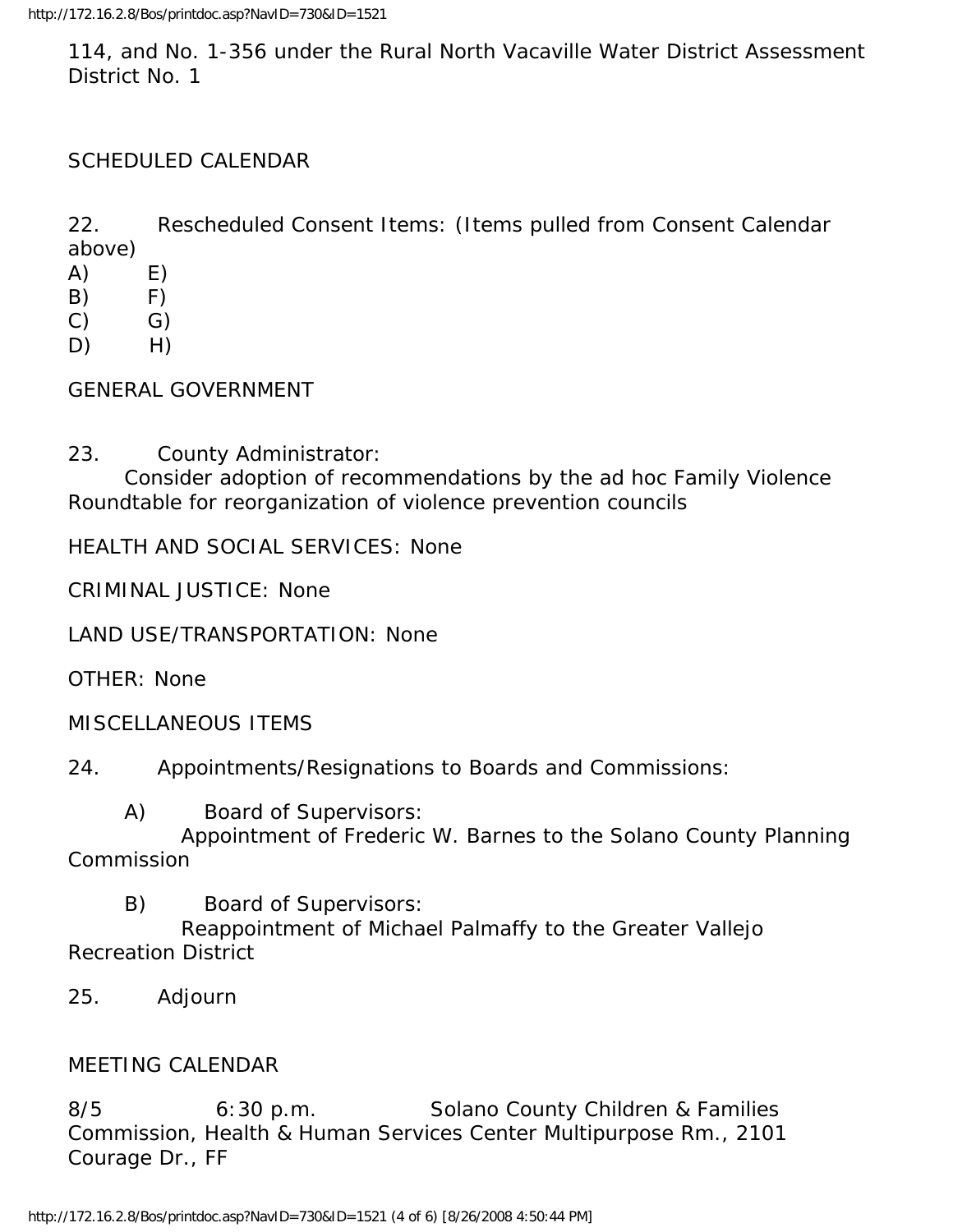8/6 9:30 a.m. BAAQMD 939 Ellis St., San Francisco 8/6 Noon Children's Alliance, Suisun Community Center, 611 Village Drive, Suisun 8/6 1:30 p.m. ABAG Regional Planning Comm. 8/7 10:00 a.m. Solano County Zoning Administrator, 470 Chadbourne Rd., 2nd Floor, FF 8/7 1:00 p.m. BCDC, S.F. Downtown Center, 425 Market St., San Francisco 8/7 7:00 p.m. Solano County Planning Commission, Board of Supervisors Chambers, 580 Texas St., FF 8/8 9:00 a.m. Local Task Force for Integrated Waste Management, Fairfield-Suisun Sewer District Office, 1010 Chadbourne Rd., **Suisun** 8/12 9:00 a.m. Board of Supervisors, 580 Texas St., FF 8/12 4:00 p.m. Maternal, Child, and Adolescent Health Advisory Board, 275 Beck Ave., Conf. Rm. 1, FF 8/13 9:00 a.m. Yolo-Solano Air Quality Management District, 1947 Galileo Court, Suite 103, Davis 8/13 6:00 p.m. Alcohol and Drug Advisory Board, 2101 Courage Dr., FF 8/13 6:00 p.m. Solano Transportation Authority Board, Suisun City Hall, 701 Civic Center Blvd., Suisun 8/13 6:15 p.m. Solano County Fair Board of Directors, Administration Building, Solano County Fairgrounds, Vallejo 8/14 1:30 p.m. Emergency Medical Care Committee, 275 Beck Ave., Conf. Rm. 1, FF 8/14 7:00 p.m. Solano County Aviation Advisory Commission/Airport Land Use Commission, Nut Tree Airport Conference Room, 301 County Airport Road, Vacaville 8/14 7:00 p.m. Solano County Water Agency, 508 Elmira Rd., Vacaville 8/19 6:00 p.m. Local Mental Health Board, 1745 Enterprise Dr., Bldg. 2, 2nd Floor, Green Conf. Rm., FF 8/20 9:30 a.m. BAAQMD 939 Ellis St., San Francisco 8/20 2:00 p.m. Health & Social Services Subcommittee, Board of Supervisors Chambers, 580 Texas St., FF 8/20 4:00 p.m. Solano County Equal Employment Opportunity Committee, 580 Texas St.,Third Floor CAO Conference Room, FF 8/21 10:00 a.m. Solano County Zoning Administrator, Environmental Management, 470 Chadbourne Rd., 2nd Floor, FF 8/21 1:00 p.m. BCDC, Metro Center, 101 Eighth St., Oakland 8/21 4:30 p.m. Solano County Community Action Agency Advisory Board, 320 Campus Lane, Suisun 8/21 7:00 p.m. Solano County Planning Commission, Board of Supervisors Chambers, 580 Texas St., FF